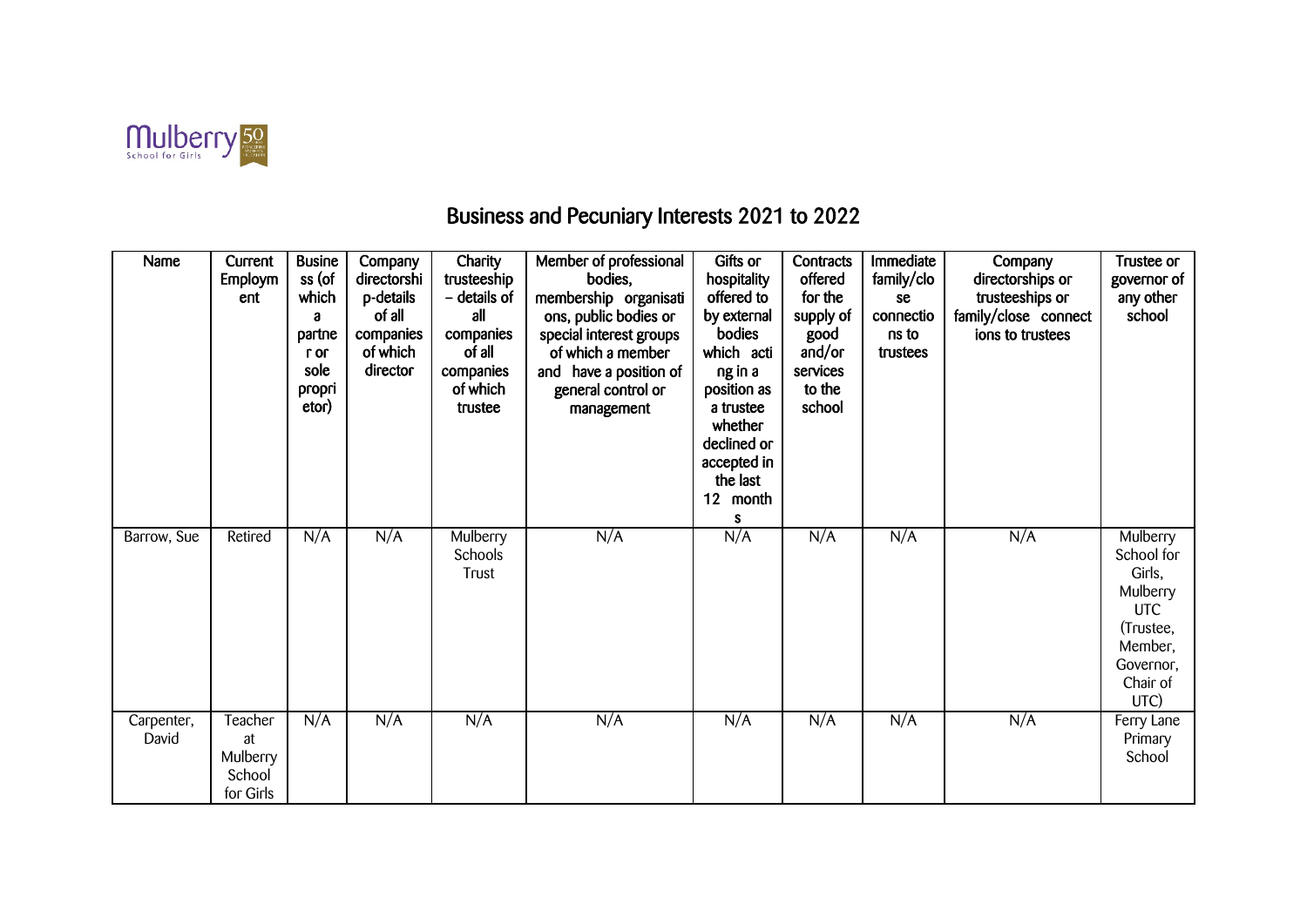| Crawley,<br>Alice                    | Global<br>Head of<br>business<br>selection<br>and<br>conflicts,<br><b>UBS</b> | N/A | OOO UBS<br>(Russia) | Rowan<br>Education<br>Trust<br>Mulberry<br>Schools<br>Trust                                       | N/A                       | N/A | N/A | N/A | N/A                                              | N/A                                                  |
|--------------------------------------|-------------------------------------------------------------------------------|-----|---------------------|---------------------------------------------------------------------------------------------------|---------------------------|-----|-----|-----|--------------------------------------------------|------------------------------------------------------|
| Hussain,<br>Imam Hafiz               |                                                                               | N/A | N/A                 | N/A                                                                                               | N/A                       | N/A | N/A | N/A | N/A                                              | N/A                                                  |
| Khan, Sabina                         |                                                                               | N/A | N/A                 | N/A                                                                                               | Unite the Union           | N/A | N/A | N/A | N/A                                              | N/A                                                  |
| Kouloufous-<br>Beylerian,<br>Tombany | Project<br>Manager,<br>Credit<br>Suisse                                       | N/A | N/A                 | Public<br>Speaker,<br>Make-A-<br>Wish<br>Foundation,<br>Director,<br>Teach me<br>the World<br>Ltd | N/A                       | N/A | N/A | N/A | N/A                                              | N/A                                                  |
| Laws, Peter                          | Capita                                                                        | N/A | N/A                 | N/A                                                                                               | N/A                       | N/A | N/A | N/A | Two daughters at<br>Mulberry School for<br>Girls | N/A                                                  |
| Mortuza,<br>Aniqa                    | Sidley<br>Austin<br><b>LLP</b>                                                | N/A | N/A                 | N/A                                                                                               | N/A                       | N/A | N/A | N/A | N/A                                              | N/A                                                  |
| Ogden,<br>Vanessa                    | CEO,<br>Mulberry<br>Schools<br>Trust                                          | N/A | N/A                 | Mulberry<br>Schools<br>Trust<br>Haberdashe<br>rs'<br>Federation<br>Trust                          | <b>RSA</b><br><b>ASCL</b> | N/A | N/A | N/A | N/A                                              | Trustee,<br>Haberdashe<br>rs'<br>Federation<br>Trust |
| Rahman,<br>Murjibur                  | Accounta<br>nt,<br>Rahman<br>and Co                                           | N/A | N/A                 | N/A                                                                                               | N/A                       | N/A | N/A | N/A | N/A                                              | N/A                                                  |